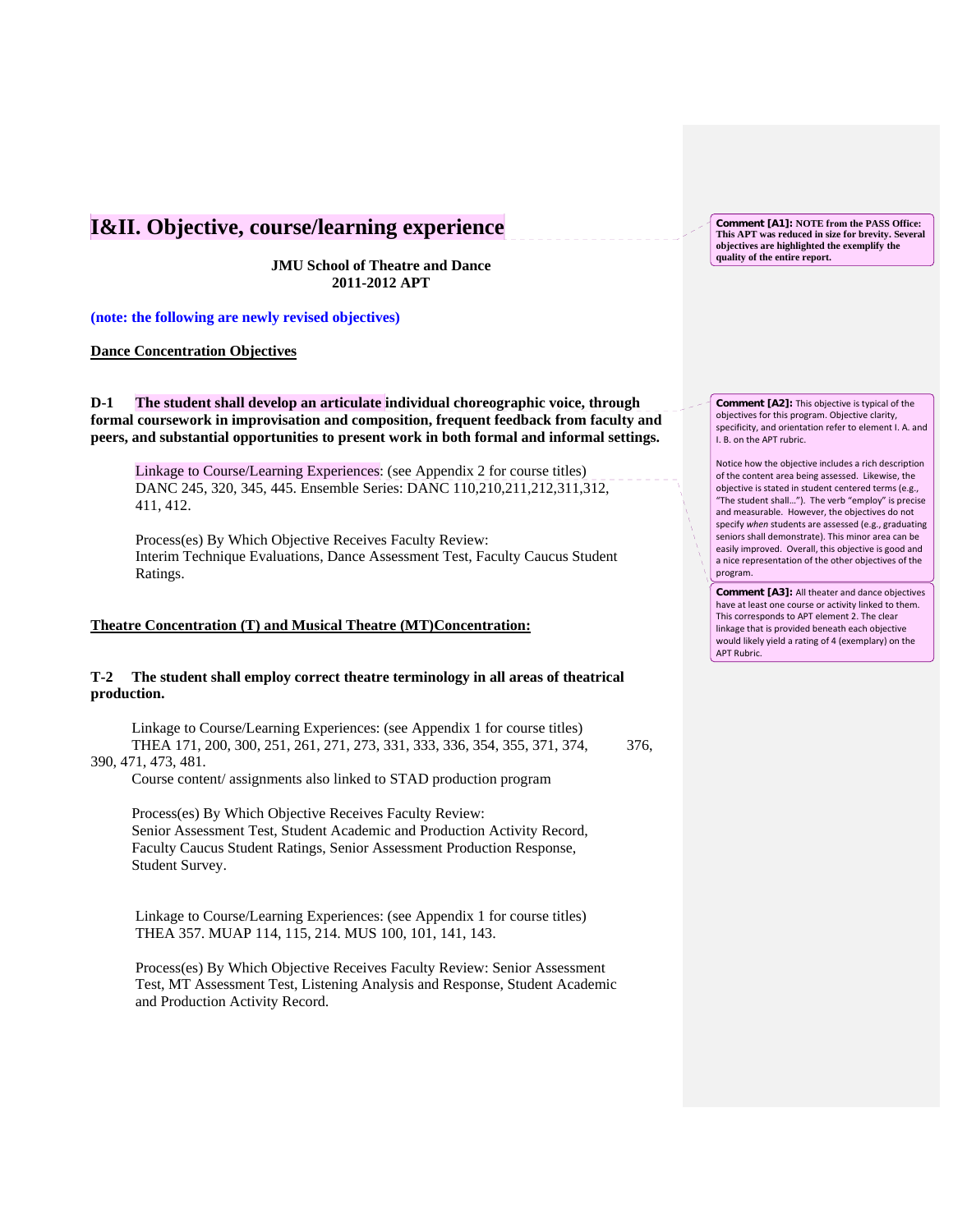**M-6 The student shall participate regularly in music theatre performances of various scales and styles.**

Linkage to Course/Learning Experiences: (see Appendix 1 for course titles) THEA 353, 354,454, 455, THEA 200/300 Performance Practicum. Public performances in support of Forbes and CVPA events.

Process(es) By Which Objective Receives Faculty Review: Student Academic and Production Activity Record, Faculty Caucus Student Ratings.

# **III. Evaluation/Assessment Methods**

## **School of Theatre and Dance 2011-2012- APT**

## **III Evaluation/Assessment Methods**

**\_\_\_\_\_\_\_\_\_\_\_\_\_\_\_\_\_\_\_\_\_\_\_\_\_\_\_\_\_\_\_\_\_\_\_\_\_\_\_\_\_\_\_\_\_\_\_\_\_\_\_\_\_\_\_\_\_\_\_\_\_\_\_\_\_\_\_\_\_\_\_\_\_\_\_\_\_\_**

## **Description of Instruments:**

**1. Theatre and Musical Theatre** *Senior Assessment Test* **–** Administered in proctored setting, University Assessment Day.

50 item multiple choice test covering content areas of the academic core: history/theory/ criticism; design and technology; performance; production practice and management. 44% of items related to history/genre/style/criticism/theory; 36% related to design/technology/production practice; 10% related to management/producing; 10% related to acting/directing.

\_\_\_\_\_\_\_\_\_\_\_\_\_\_\_\_\_\_\_\_\_\_\_\_\_\_\_\_\_\_\_\_

\_\_\_\_\_\_\_\_\_\_\_\_\_\_\_\_\_\_\_\_\_\_\_

Total students: 36/38 Theatre and Musical Theatre concentrators in residence Spring 2011

Grading method/ scoring: Scantron

Expected student achievement : 75/100

Median Score: 76

Mean/Average student achievement: 74/100

 75th percentile -79/100 \_\_\_\_\_\_\_\_\_\_\_\_\_\_\_\_\_\_\_\_\_\_\_\_\_\_\_\_\_\_\_\_\_\_\_\_\_\_\_\_\_\_\_\_\_\_\_\_\_\_\_\_\_\_\_\_\_\_\_\_\_\_\_\_\_\_\_\_\_\_\_\_\_\_\_\_\_

**1B. Theatre and Musical Theatre** *Freshman Pretest* Administered in proctored setting, Saturday before classes began Fall 2011.

[ Same 50 item multiple choice administered to Seniors. See Test 1 description]

Total students: 41

**Comment [A4]:** Section Three provides a nice description of the program's systematic method for evaluating assessment objectives. This information is again repeated in the Results area so the reader can recall the measures used.

Only measures that link to the objectives listed within this abridged document are included here, but it should be noted that the Theatre and Dance program uses multiple measures to assess their objectives. Use of multiple measures provides robust information about what their students know, think and are able to do as a result of their program.

**Comment [A5]:** Most descriptions contain enough information to indicate the relationship between the measures and the objectives. While the program links the measures to objectives in the "Objectives" section of the report, providing that information in Section 3 as well would help the reader to see this connection. Aligning measures to objectives corresponds to APT Element III. A.

**Comment [A6]:** Each instrument has an expected criterion set by the faculty of the program. These criteria communicate what faculty expect and serve as a benchmark when interpreting results. This corresponds to element III. C. This area could be further strengthen by providing a rationale for the expected result.

**Comment [A7]:** This program uses a variety of direct measures to assess their learning outcomes including multiple choice tests and an array of performance assessments. Such direct measures allow one to have a better indication of what a student knows, thinks, or can do. Measuring objectives with direct measures corresponds to APT Element III. B.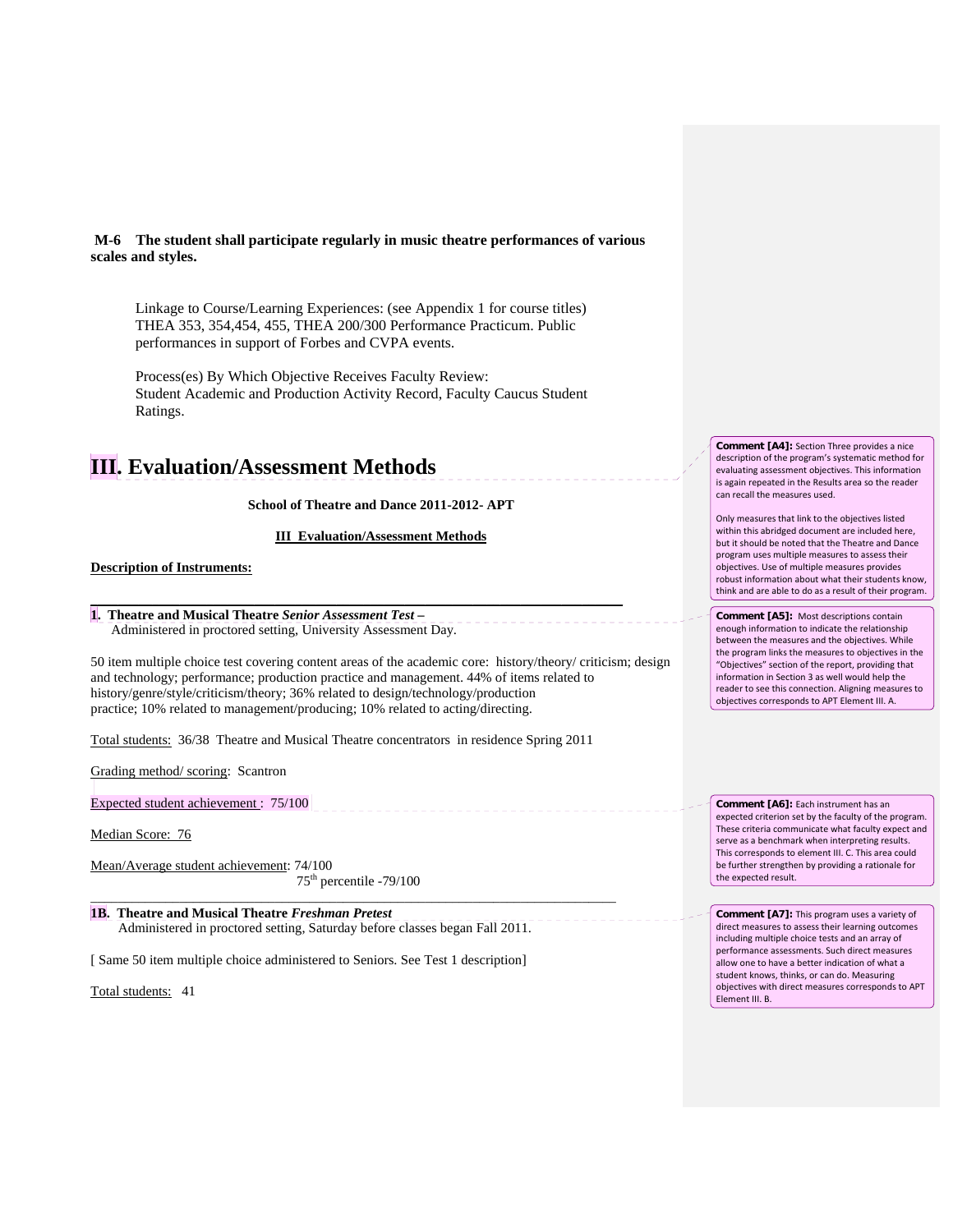Grading method/ scoring: Scantron

Median Score: 56

Mean/Average student achievement: 55.95/100

## **4.** *Theatre Faculty Caucus Senior Student Ratings*

Total Students 37/38 Theatre and Musical Theatre concentrators in residence Spring 2012

Eight faculty raters representing all content areas of Theatre/Musical Theatre and each having a fouryear experience with the graduating seniors.

Dr. Dennis Beck – history/theory/criticism/performance Dr. Roger Hall – acting/directing/playwriting/history Kate Arecchi – musical theatre area coordinator Emily Becher-McKeaver – design/technology Richard Finkelstein – design/technology Pamela S. Johnson – design/technology Kevin 'Wolfe' Sherril – acting William Buck – design/technology/former School Director

Faculty were provided with Excel sheet combining Student Production Activity Record Summary and Student Academic Record and asked:

"With respect to the rubric enclosed, and based on your observation of this student in classes and production work, and in consideration of their GPA and Production Activity Record, at what level has the student met your expectations for a senior in terms of the following"

- 1. Academic skills and accomplishments
- 2. Overall production skills and accomplishments
- 3. Overall knowledge of basic production processes
- 4. Proficiency in a collaborative theatrical process
- 5. Knowledge of/exposure to various theatrical genre/production styles and staging formats

6. Knowledge of/preparation for entering professional world

Scale: (Poor) 1 2 3 4 5 U (unable to judge/limited experience)

Rubric: See Appendix 4. New rubric developed by Dr. Dennis Beck in Summer 2010 in a PASS workshop and approved by the faculty in 2011. See Appendix 4.

Faculty raters worked independently then caucused to discuss each student and compare ratings. In the few cases where faculty had little or no knowledge of the student three to four raters did have experience. Ratings were averaged, per student, per item.

Expected/Acceptable Ratings each item: 3

| Results: Averages           |     |
|-----------------------------|-----|
| 1. Academic Skill/Accomp.   | 3.3 |
| 2. Production Skill/Accomp. | 3.5 |

3. Production Practice 3.54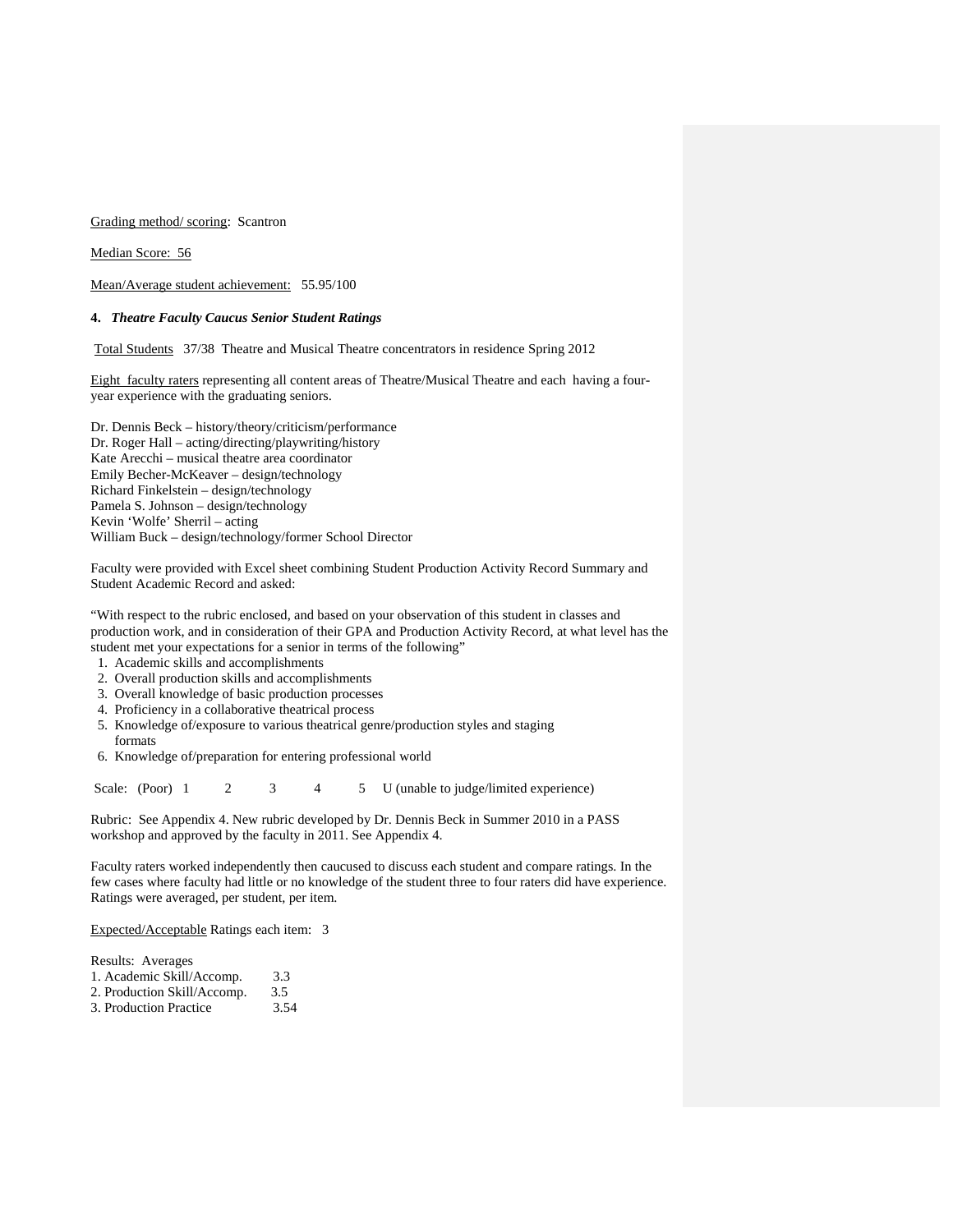| 4. Collaboration      | 3.7 |
|-----------------------|-----|
| 5. Genre/Style        | 3.6 |
| 6. Professional prep. | 3.6 |

## **7.** *Musial Theatre Listening Evaluation*

Administered in proctored setting after Spring Break 2012.

**\_\_\_\_\_\_\_\_\_\_\_\_\_\_\_\_\_\_\_\_\_\_\_\_\_\_\_\_\_\_\_\_\_\_\_\_\_\_\_\_\_\_\_\_\_\_\_\_\_**

Total Students: 11/13 musical theatre concentrators in residence Spring 2012

Students listen to two songs with music and lyrics by the same writer.

Part A – Students made notes detailing what they heard in terms of the orchestration, instrumentation, musical style, song form, tempo, meter and the setting of the lyrics. Sheet music from the piano vocal scores was provided. Appropriate terminology was expected in notes.

**\_\_\_\_\_\_\_\_\_\_\_\_\_\_\_\_\_\_\_\_\_\_\_\_\_\_\_\_\_\_\_\_\_\_\_\_\_\_\_\_\_\_\_\_\_\_\_\_\_\_\_\_\_\_\_\_\_\_\_\_\_\_\_\_\_\_\_\_\_\_\_\_\_\_\_\_\_**

Grading Method: 2 Faculty Raters

Part B – Students discriminated for musical style, orchestration, tempo, meter, and lyrics in these two songs to determine how a picture of character, location, culture, and story was created. Students made a written response in traditional essay form using appropriate terminology.

Grading Method: 2 Faculty Raters Kate Arecchi, coordinator of musical theatre Emily Becher-McKeaver, theatre faculty with extensive music background

Expected/Acceptable Results: 76/100 minimum

Results: Mean/Average 74

55% of students scored above 76

**7 B** *Freshman Pre-Test Musical Theatre Listening Evaluation* Administered in proctored session , Saturday before classes began Fall 2011

[Identical to Senior Musical Theatre Listening Evaluation (see 7)]

Total Students: 8 musical theatre concentrators

Results: Average 39/100

**Comment [A8]:** Notice that the program is using a performance assessment, requiring students to describe important aspects of musical pieces. Although performances assessments can be logistically challenging, they can also provide programs with exceptional information regarding student learning.

**Comment [A9]:** For most measures, information is provided regarding how many students participated in assessment relative to how many students could have possibly taken the instrument. Additionally testing conditions are reported that allow the reader to understand if students were motivated to provide responses. Finally, multiple faculty raters assess the performance assessments, which is best practice.

Overall, this program provides a nice detailed description about data collection, the sample, and testing conditions for each measure. This corresponds to APT Element III. D.

**Comment [A10]:** Multiple faculty are used to rate student performance helping to mitigate any potential error/bias due to only having one rater (Element III. D). In addition, using multiple raters allows the program to assess inter‐rater reliability, which could be used as validity evidence in Element III. E. PASS can aid with conducting and interpreting reliability analyses.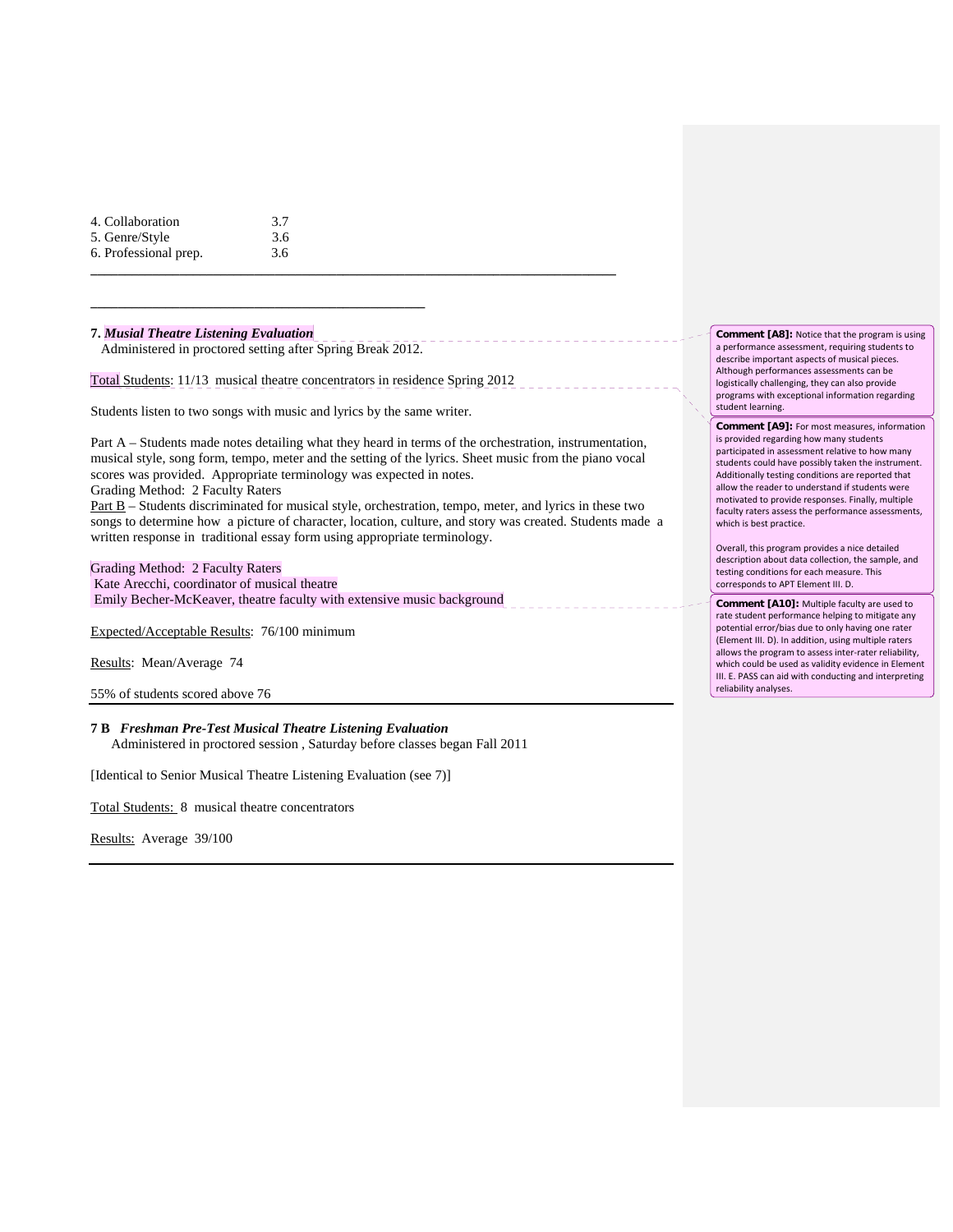## **IV. Objective Accomplishments/Results**

**School of Theatre and Dance 2011-2012 APT IV Objective Accomplishments/Results Interpretation**

#### **Description of Instruments:**

- **1. Theatre and Musical Theatre** *Senior Assessment Test* **–** Administered in proctored setting, University Assessment Day.
- **1B. Theatre and Musical Theatre** *Freshman Pretest* Administered in proctored setting, Saturday before classes began Fall 2011

#### Objectives measured:

- **T-2 Correct terminology/all areas production**
- **T-3 Genre/Staging formats**
- **T-4 Styles/ western/ non-western**
- **T-5 Dramatic literature/theory,criticism**
- **T-6 Theatre history/periods/movements**
- **T-7 Theatre re: /arts/tv/film**
- **T- 11 Professional practice/org./expectations/opportunities**
- **M–3 Relationship/acting,dance,choral&instrumental music to field**
- **M–4 History/literature/genre musical theatre**

#### Instrument Description

50 item multiple choice test covering content areas of the academic core: history/theory/ criticism; design and technology; performance; production practice and management. 44% of items related to history/theory/criticism.; 36% related to design/technology/production practice; 10% related to management/producing; 10% related to acting/directing.

Total students: Senior 36/38 census (Theatre and Musical Theatre concentrators) Total students: Freshman 41 (Theatre and Musical Theatre concentrators)

#### Grading method/ scoring: Scantron

Senior Expected student achievement : 75/100

| Senior Mean/Average student achievement 2011-2012 |           | 74/100 |
|---------------------------------------------------|-----------|--------|
| Senior Mean/Average student achievement           | 2010-2011 | 82/100 |

| Freshman Mean/Average student achievement 2010-2011 | 55.95/100 |
|-----------------------------------------------------|-----------|
| Freshman Mean/Average student achievement 2010-2011 | 56.55/100 |

**INTERPRETATION: Senior results are within 1 point of acceptable and within 3 points of the 2010 class whose mean was 77/100. Results are 8 points below the average of the 2011 senior class. Consistent with the former tests, items relative to history/literature/genre (22 of 50) were most challenging. Typically students who have recently taken the courses requiring command of factual material have a higher retention rate. In this population of seniors, more than 50% had the courses over two years ago. Other factors considered by the area heads in the analysis and interpretation of this test are motivation, student academic acuity and proclivity and the particular timing of the** 

**Comment [A11]:** Each measure includes a presentation of results in relation to corresponding objectives, which are seen above (i.e. correct terminology/all areas production, etc.). Likewise, it is easy to see how observed scores match with expected faculty criterion from the presentation. Clarity of results corresponds to APT Element IV A .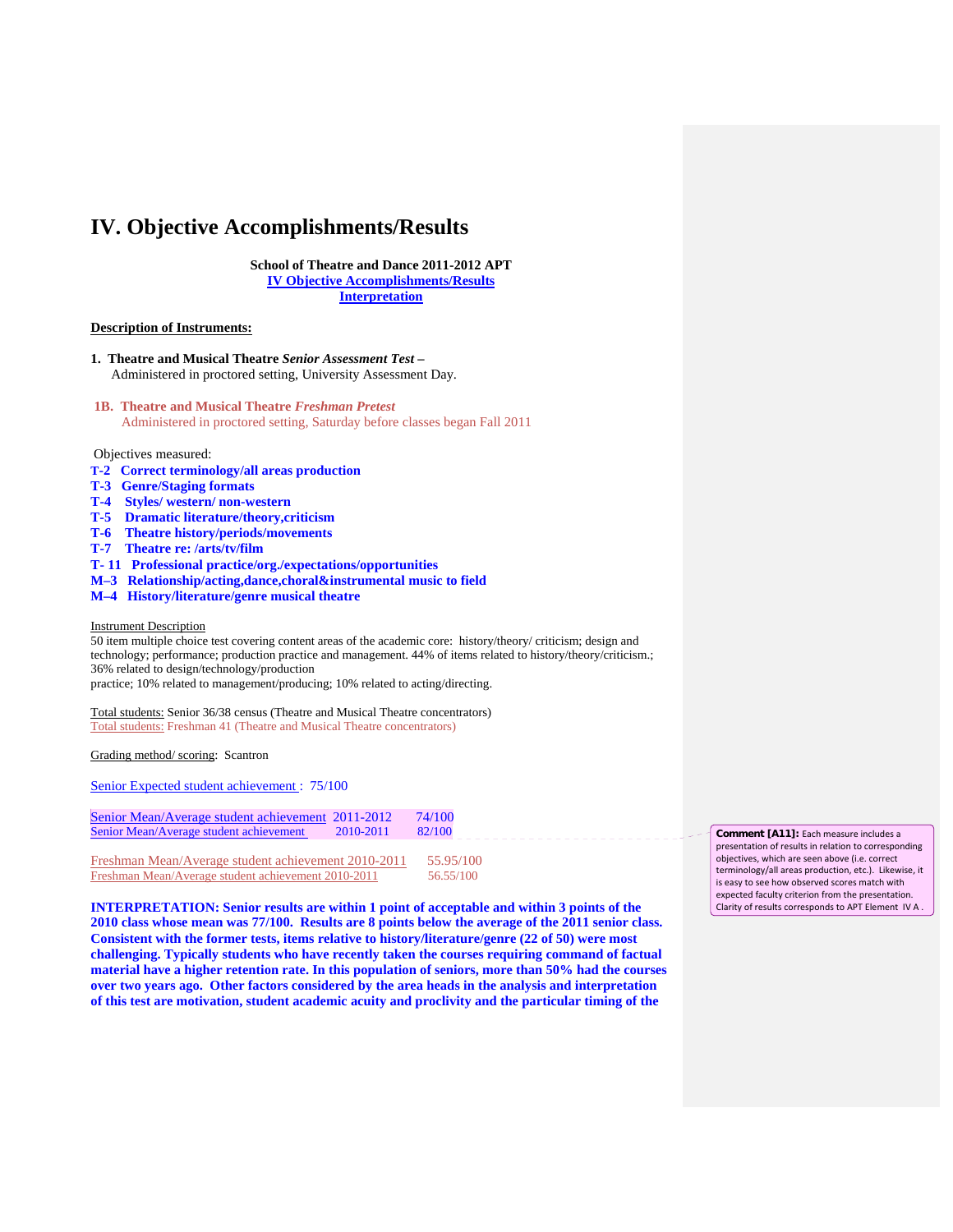**test. In the 2009 APT it was noted that motivational levels to prepare for such a test should be considered and that students might be provided with a study guide in advance of the testing day. To prepare for the 2010-2011 test students received an email by way of the Blackboard site stating the seriousness with which the faculty and staff take Assessment tests and including a study guide and advice to consider studying in groups. Evidence collected in informal interviews of 2011 seniors suggested that motivation was heightened due to these strategies. To prepare for the 2011-2012 Assessment tests identical emails, messages and study suggestions were sent to seniors. A possible explanation of the lower scores is the timing of the test. Due to the high subscription and participation rates of the seniors in the large musical production which was in technical rehearsals, time available to study in groups or individually was severely limited. The faculty might consider administering this particular test at a point in the semester when the production schedule has less direct effect on the students out-of-class time and also address motivational levels and strategies. Since the KR 20 level of the test result was at .58 the faculty might re-examine the test and consider redistributing or rewriting some items in the history/literature/genre area. Despite the lower mean score of the senior test, comparisons to the Freshman Pre-test results from both 2010 and 2011 are highly significant. While a true pre-and post comparison will not be available until 2014 there is still value in comparing the two Freshman Pre-tests. Freshmen entering in 2011were less than 1 point below the 2010 freshmen.**

#### **4.** *Theatre Faculty Caucus Student Ratings*

Objectives measured:

- **T-1 Proficiency/skills in collaborative process**
- **T-2 Correct terminology/all areas production**
- **T-3 Genre/Staging formats**
- **T-4 Styles/ western/ non-western**
- **T-5 Dramatic literature/theory, criticism**
- **T-6 Theatre history/periods/movements**
- **T-8 Informed critical writing/performances**
- **T- 10 Performance participation/experience**
- **T- 11 Professional practice/org./expectations/opportunities**
- **M-6 Performance/experience musical performance**

Total Students – 36/38 Theatre and Musical Theatre concentrators in residence Spring 2012 Instrument Description:

Seven faculty raters representing all content areas of Theatre/Musical Theatre and each having a four-year experience with the graduating seniors. Dr. Dennis Beck – history/theory/criticism/performance Dr. Roger Hall – acting/directing/playwriting/history Kate Arecchi – musical theatre area coordinator Emily Becher-McKeaver – design/technology Richard Finkelstein – design/technology Pamela S. Johnson – design/technology Kevin "Wolf" Sherrill – acting William J. Buck – design/technology, former school director

Instrument Description

Faculty were provided with Excel sheet combining Student Production Activity Record Summary and Student Academic Record and asked:

"Based on your observation of this student in classes and production work, and in consideration of their GPA and Production Activity Record and the Rubric, at what level has the student met your expectations for a senior in terms of the following?"

**Comment [A12]:** KR20 is an estimate of internal consistency, or reliability. This corresponds to APT element III. E. Providing information about test reliability and validity allows one to better understand the degree to which they can trust inferences made from assessment results. Higher values reflect greater internal consistency on a measure.

**Comment [A13]:** As noted previously, use of multiple raters is a great practice. If only one rater is used, it is possible for an individual to argue that ratings may be biased. By having multiple raters that agree, one is better able to trust results. Use of multiple raters is related to reliability, and thus corresponds to element III. E.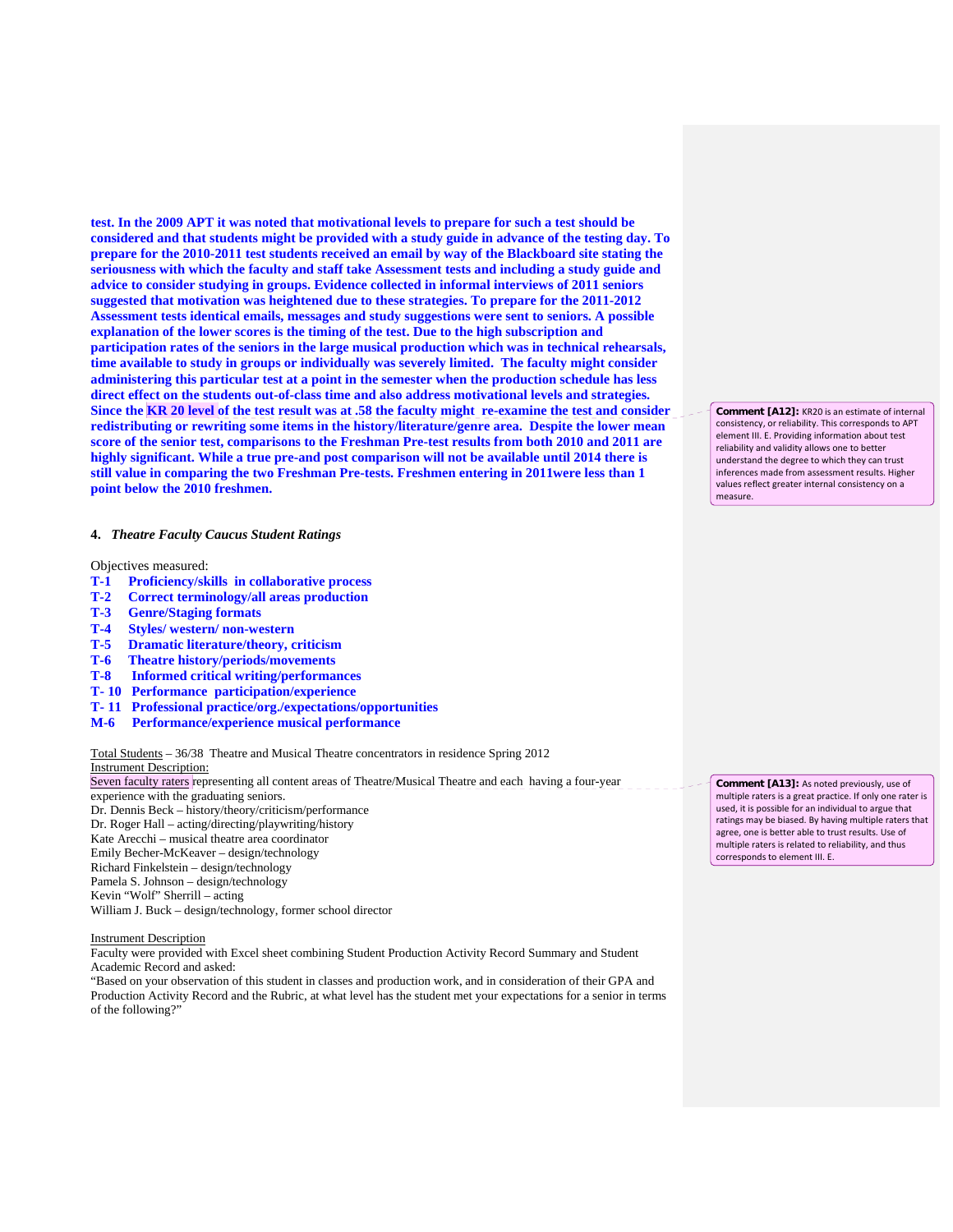1. Academic skills and accomplishments

- 2. Overall production skills and accomplishments
- 3. Overall knowledge of basic production processes
- 4. Proficiency in a collaborative theatrical process
- 5. Knowledge of/exposure to various theatrical genre/production styles and staging formats

6. Knowledge of/preparation for entering professional world

Scale: (Poor) 12 3 4 5 U (unable to judge/limited experience)

Faculty raters worked independently then caucused to discuss each student and compare ratings. In the few cases were faculty had U (limited experience) three to four raters did have experience. Ratings were averaged, per student, per item.

Expected/Acceptable Ratings each item: 3

|                               | Results: 2011-2012 Averages |      |
|-------------------------------|-----------------------------|------|
|                               | 1. Academic Skill/Accomp.   | 3.3  |
|                               | 2. Production Skill/Accomp. | 3.5  |
| <b>3. Production Practice</b> |                             | 3.54 |
| <b>4. Collaboration</b>       |                             | 3.7  |
| 5. Genre/Style                |                             | 3.6  |
| <b>6. Professional prep.</b>  |                             | 3.6  |
|                               |                             |      |

| Results: 2010-2011 Averages |     |
|-----------------------------|-----|
| 1. Academic Skill/Accomp.   | 3.5 |
| 2. Production Skill/Accomp. | 3.5 |
| 3. Production Practice      | 3.6 |
| 4. Collaboration            | 3.5 |
| 5. Genre/Style              | 3.7 |
| 6. Professional prep.       | 3.6 |

| <b>Results</b>              | $2009-2010$ : Averages |     |
|-----------------------------|------------------------|-----|
| 1. Academic Skill/Accomp.   |                        | 3.6 |
| 2. Production Skill/Accomp. |                        | 3.7 |
| 3. Production Practice      |                        | 3.7 |
| 4. Collaboration            |                        | 3.7 |
| 5. Genre/Style              |                        | 3.8 |
| 6. Professional prep.       |                        | 3.6 |

### **INTERPRETATION:**

**This instrument has high participation by faculty, with one more rater added this year bringing the number to 8. Results are highly acceptable. Even though the academic unit is small, the opportunity for faculty to meet and discuss each student continues to be regarded as valuable and productive. With few exceptions 7 of the 8 raters had close contact with or observation of each student.**  Although our average has been nearly 3.7 in the past two years, this year was the first time of using the rubric, the effect of which may have been a reduction the average since it might have decreased the variability of rater response and sets a clear "acceptable" level. The faculty shall re-evaluate the **Rubric.**

#### **7.** *Musial Theatre Listening Evaluation*

Administered in proctored setting Assessment Day

**7B Freshman** *Musical Theatre Listening Evaluation Pre-Test*

**Comment [A14]:** Most assessment measures include presentation of results in concordance with past results. This corresponds to APT Element IV. B. Presenting past results aids program's in identifying trends over time.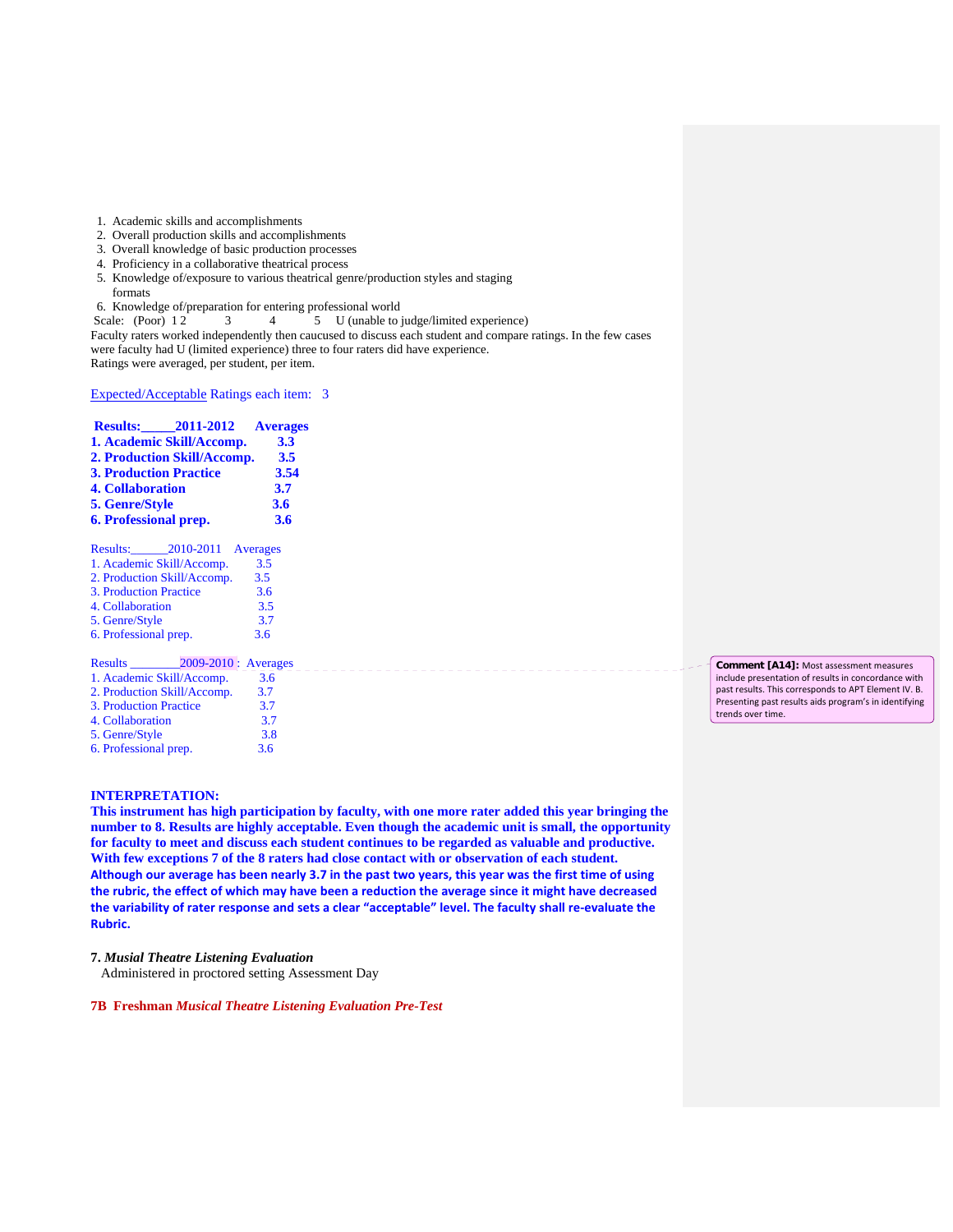Objectives addresses:

**M – 3 Relationship/acting, dance, choral & instrumental music to field**

**M – 4 History/literature/genre musical theatre**

**M - 5 Fundamental principles/ music theory**

Total Students: 11/13 musical theatre concentrators in residence Spring 2012

Instrument Description

Students listen to two songs from two musicals with music and lyrics by the same composer/lyricist. Part A – Students make notes detailing what they hear in terms of the orchestration, instrumentation, musical style, song form, tempo, meter and the setting of the lyrics. Sheet music from the piano vocal scores was provided. Appropriate terminology is expected in notes. Grading Method: 2 Faculty Raters Part B – Students discriminate for musical style, orchestration, tempo, meter, and lyrics in these two songs to determine how a picture of character, location, culture, and story is created. Students make a written response in traditional essay form using appropriate terminology. Grading Method: 2 Faculty Raters Kate Arecchi, coordinator of musical theatre Emily Becher-McKeever, theatre faculty with extensive music background

Expected/Acceptable Results: 76/100 minimum

**Results 2011-2012: Mean/Average 74** Results 2010-2011: Mean/Average 81

Total Students Freshman Pre-Test – 8 musical theatre concentrators

Results 2011-2012: 39/100 Results 2010-2011: 58/100

**INTERPRETATION: Results of the senior Listening Evaluation are 2 points below Expected/Acceptable and 5 points below the previous year. This is considered accountable to a significant number of seniors having come into the program with a limited musicianship background and the necessity to develop those skills over a shorter time. In consideration of this there is no apparent need to adjust expectations or acceptable ratings at this time. The nature of the program, even with an entry audition and higher academic expectations of freshman, might present such anomalies on occasion. There is no real concern. Expectations were for higher scores in 2011- 2012 after THEA 353 and 453 increased attention to perceptive and effective listening skills. Results are still highly acceptable in relationship to the scores on Freshman Pre-test where students scored 35 points lower on average, a lower performance than the Freshmen of 2010-2011.** 

**Comment [A15]:** Each area in the results section includes a rich interpretation of results. A thoughtful reflection provided by multiple faculty is provided. The interpretation ties back to objectives, and includes a discussion of how classes and activities might have impacted results. This is a wonderful interpretation example. This corresponds to APT Element 4C.

\*All results were not shared for brevity.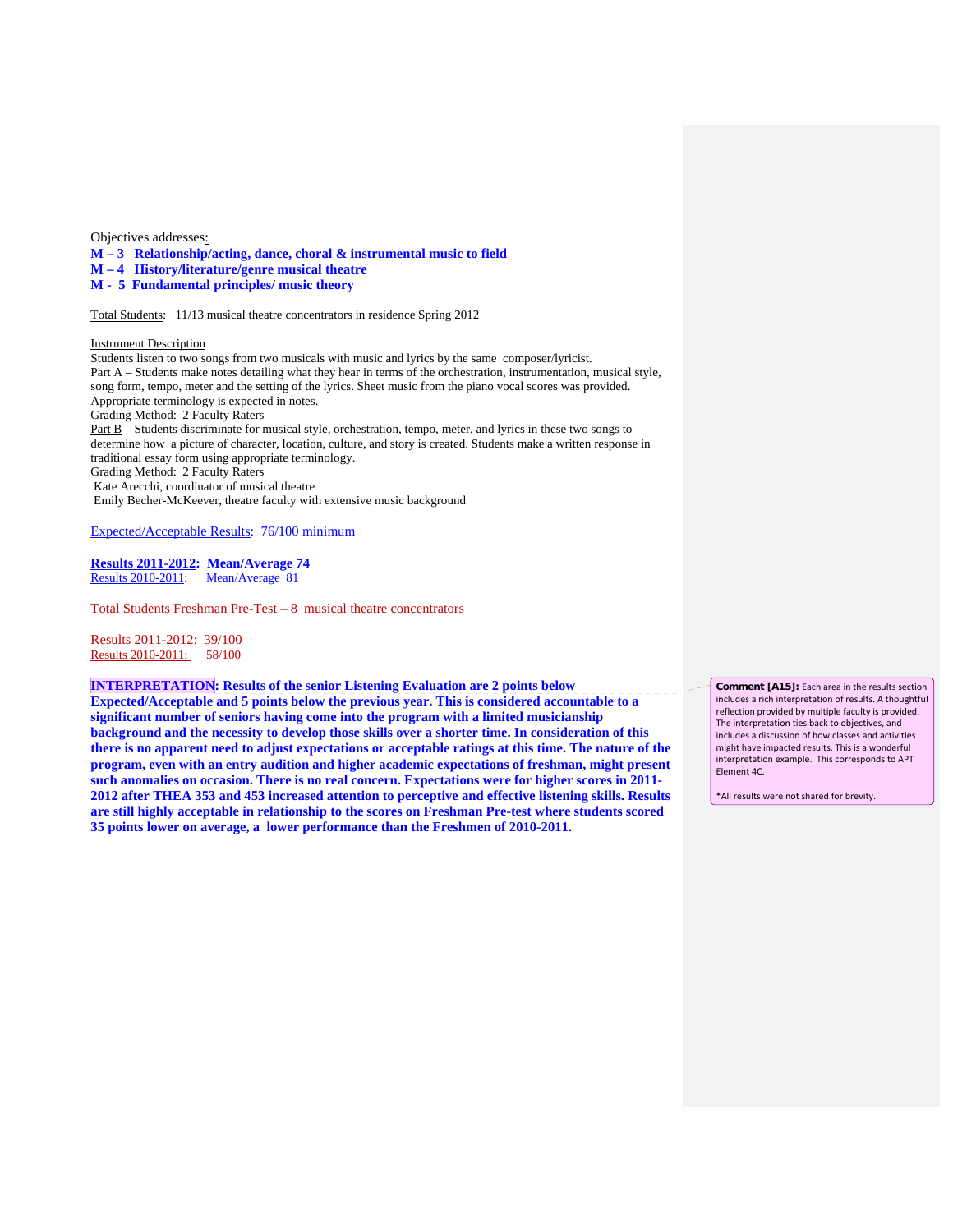# **V. Dissemination**

## V Dissemination

- I 2012 Blackboard Senior Assessment site has been created: All faculty / staff and graduating seniors are members. -Student scores on tests are available to students and faculty/staff
	- Student Survey results will be posted by June 15, available to all faculty/staff
- II Results from all assessment instruments have been shared with area coordinators in each concentration.

 Area coordinators and school director have received survey results. The Assessment report will be summarized and presented to the faculty/staff at a school meeting in Fall whose agenda will be focused on Assessment results and the impact on current and future programmatic issues.

 All tables, spread sheets and contributing data are available in digital form for faculty/staff use.

III The full Assessment Report, including instruments, will be available in the School office in hard copy form, and in digital form on the local drive.

IV The full Assessment Report was included in the documents submitted for the reaccreditation process to NAST (National Association of Schools of Theatre) and NASD (National Association of Schools of Dance).

# **VI. Uses of evaluation/Assessment Results and Actions Taken**

### **Changes/Augmentations to the Assessment Process 2012**

I **Assessment Testing situation was further formalized** and with additional faculty proctors in an effort to increase motivation, engender a more serious tone, and raise expectations. As in 2010-2011 a Blackboard organization site was created for Assessment 2011-2012.

1. Theatre and Musical Theatre Concentrators:

Students were emailed through Blackboard and provided instructions for Assessment Day testing in the Forbes Center. Students were told what to expect in terms of the testing instruments, given a study guide and encouraged to create study sessions. They were informed that the faculty and staff took Assessment very seriously and that their test scores would be made available to the faculty and staff. Sessions were fully proctored by faculty who also administered the instruments and the experiential portion of the test.

**Comment [A16]:** Below is a very strong assessment dissemination description. The Assessment results are available to all faculty, staff, and graduating seniors through a Blackboard website. The assessment report will also be available in other forms at other locations (e.g., the School office). All faculty receive the results and other stakeholders (e.g., seniors) have access to the results as well. Finally, the mode of communication of results is very clear. This corresponds to APT Element V.

**Comment [A17]:** Below is a list of revisions made to the assessment process. This list corresponds to APT element VI. B. This program has made great strides on improving their assessment quality, which is evidenced through the narrative below. Quality assessment practice enables one to better trust their assessment results.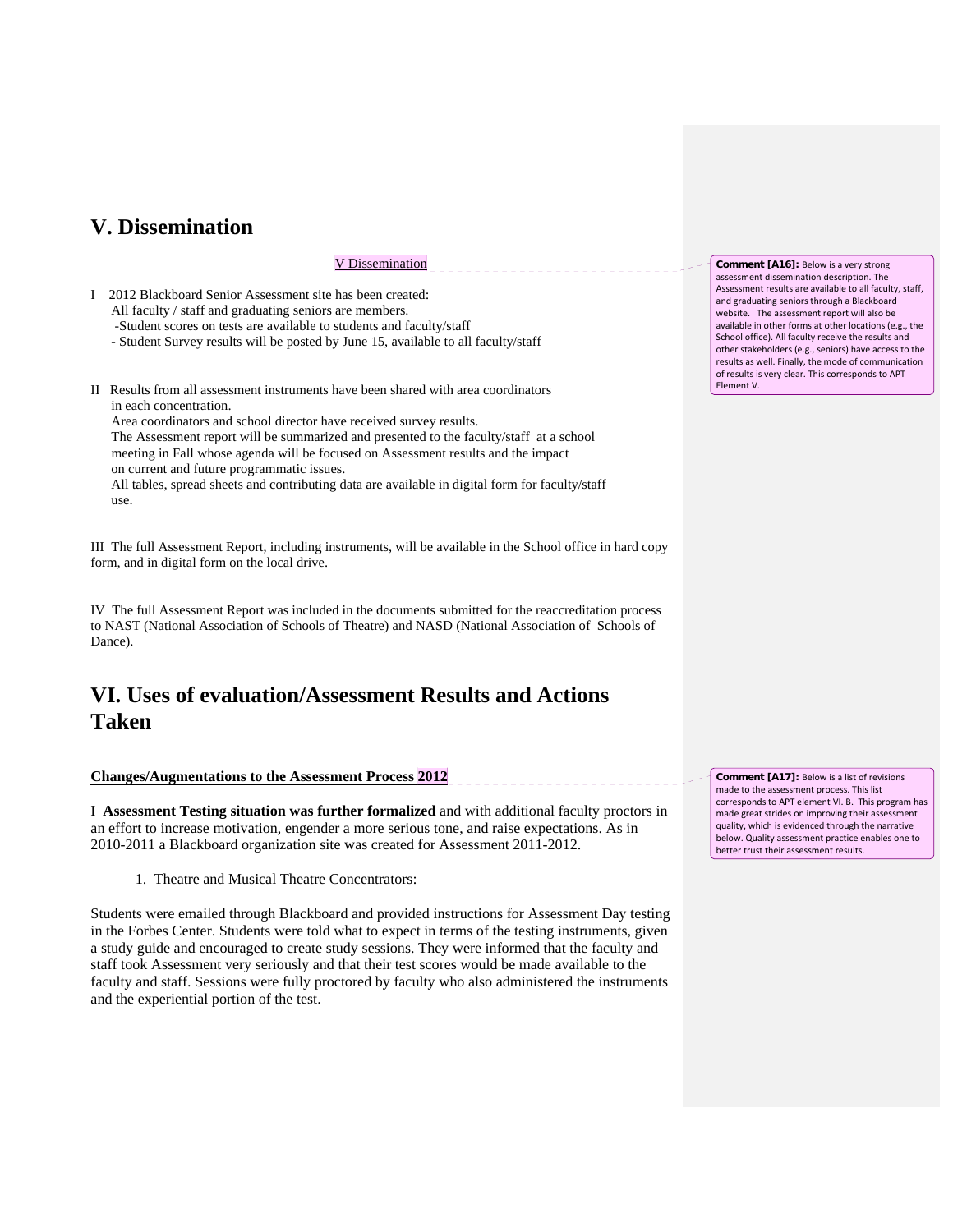All testing was conducted in two adjacent rooms. Computers were made available to all students.

2. Dance Concentrators:

Students were emailed through Blackboard and provided instructions for Assessment Day testing in the Forbes Center. They signed up for either a morning or afternoon session. Testing was proctored. Students met with advisors individually to complete program histories and update resumes.

## **II Revisions to Existing Instruments**:

1. Student Production Activity Report – updated to reflect period 2008-2012 seasons

2. Dance Interim Technique Evaluation developed in to a caucus modality.

 3. Student Anonymous Survey – Added Musical Theatre and Dance objectives to the instrument for students to rate program success. Formerly, only Theatre objectives were included.

 4. Pre-test Rubric Jury and Technique Evaluations honed for Musical Theatre and Dance concentrators, respectively, as derived from the Audition Rating Rubric. Post-Evaluation beginning in 2013 can be conducted in the Junior or Senior year using the same Rubric. **III New Instruments**

 1. Freshman Pre-test Theatre and Musical Theatre Experiential: Production Response Essay computer generated.

## **IV Changes/Additions Accomplished**

1. Completed revisions to Theatre Concentration objectives focusing on making them more measureable.

- 2. Completed revisions to the Musical Theatre Concentration objectives focusing on making them more measureable.
- 3. Revised Course to Objective correlations resulting in higher numbers of courses serving and directly linking to objectives.
- 4. Added computer enabled Freshman Theatre/Musical Theatre Production Response Essay. Two additional faculty proctors provided.
- 5. Instituted Rubric for Production Response Essay instrument to be used for Senior test and Freshman Pre-Test. (Developed by Dr. Dennis Beck through PASS Summer 2010 workshop.)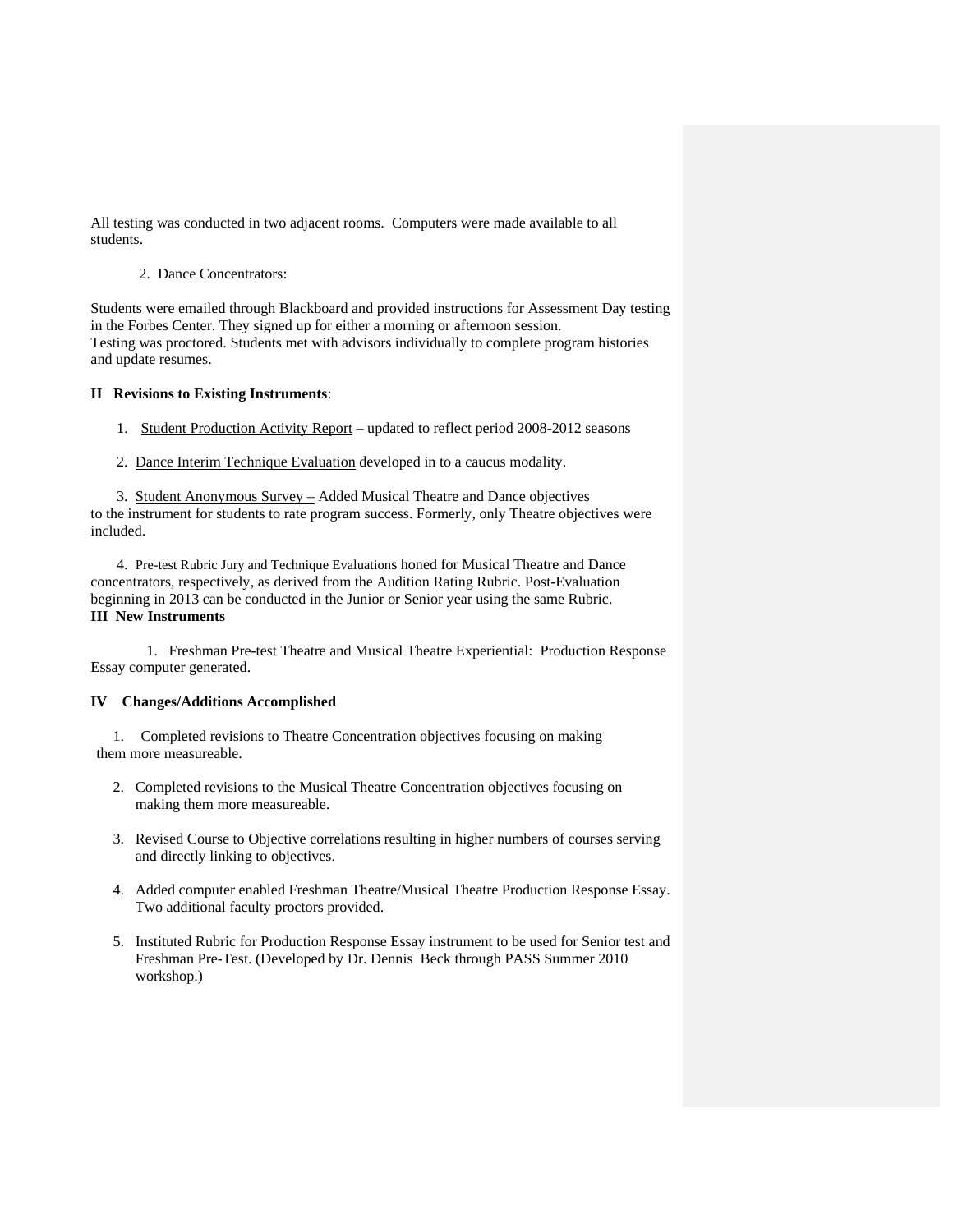- 5. Instituted Rubric for Theatre/Musical Theatre Faculty Caucus instrument. (Developed by Dr. Dennis Beck through PASS Summer 2010 workshop.)
- 6. Developed for applicability in the near future Guidelines for Acceptable/Expected ratings for the 4 major instruments in Theatre/Musical Theatre Assessment. (Developed by Dr. Dennis Beck through CARS Summer 2010 workshop.)The Guidelines will be revisited at the Fall Faculty meeting where Assessment2011-2012 is discussed.
- 7 . More time was allowed for the Theatre/Musical Theatre Experiential Production response on Assessment Day with increased faculty proctoring.

 8. Met with CARS representative Chris Orem to discuss feedback from APT 2010- 2011 report and receive suggestions/clarification towards improving process and reporting. Continued relationship with CARS representative Chris Coleman who assisted in making modifications to the Student Survey and uploading it to Qualtrics.

- 9. Added new raters
	- (3) in to the rotation for Freshman and Senior Experiential Production Response (1) faculty caucus member

 10. Paper presented by Dr. Dennis Beck on the JMU School of Theatre and Dance Assessment program at the Mid-America Theatre Conference, Chicago, IL, March 1-4, 2012 Title: "Anyone Can 'Have' High Standards. Who Can Prove Their Students Attain Them? : Methods of Self-Assessment for Theatre Programs"; Part of the Panel "Assessing the Work – A Panel on Methods". According to Dr. Beck, the paper was positively received with a number of

 questions regarding details about how our program conducted Assessment and philosophical discussion about negotiating the balance between quality of education and creation of quantitative measures. There was general recognition/comments about how developed our methods were compared to those of other programs.

## **Program Actions related to Assessment** (ref: from previous reporting and APTs)

1. The mandatory audition requirement for admission to the Theatre concentration was more formalized and instituted at an increased number of audition days with expectations to improve the quality of students. (ref: from APT 2006-2012 indirect measures: Student Survey, student course evaluations and faculty recommendations from within the program and from school administration.)

2. The curriculum was expanded to include the THEA 354 Musical Theatre Revue class, formerly a THEA 303 Special Topics course. A new musical theatre faculty-directed production was added to the production program via this change. (ref: from Student Survey, student course evaluations and faculty recommendations from within the program and from school administration and accreditation advisement.)

**Comment [A18]:** Below, the program details curricular changes made based on assessment results. Details regarding the changes are present and there is a reference to the assessment result that spurred the change. This connection between changes and results is critical. The main reason for practicing assessment is to make informed programmatic changes, which this program is clearly doing. This corresponds to APT Element VI. A.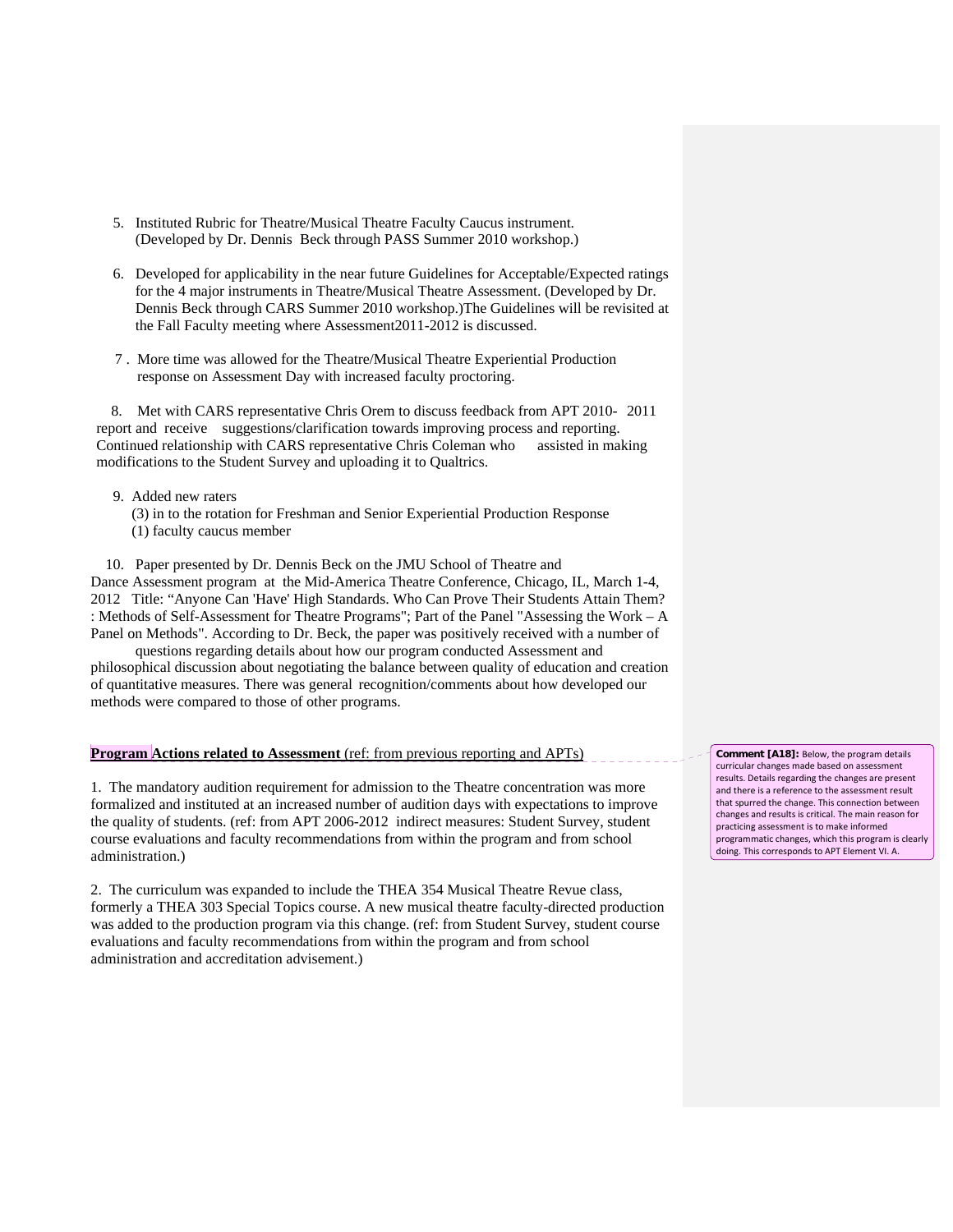3. The curriculum was expanded to include Sound Design in Theatre, formerly a THEA 303 offering. Also included and to be added to the next catalogue are courses in Scene Painting and Movement for the Theatre. (ref. from: Student Survey, student course evaluations and faculty recommendations from within the program and from school administration.)

4. The curriculum in Theatre has been formalized into Tracks. [Performance, Design/Technology and Theatre Studies]. to provide students with more focused coursework, particularly to prepare them for post-graduate or professional work. Auditions for the tracks, both for incoming and current students, have been instituted and multiple sessions were held this year. Students from earlier catalogs who wish to be in the Theatre concentration track system are required to audition, interview or undergo portfolio review (ref. from 2006-20101 APTs indirect measures: Student Survey, student course evaluations and faculty recommendations from within the program and from school administration and 2010-2011 direct measurement instruments). .

5. More direct career counseling has been introduced in courses and as resources have permitted more guest artist have brought into the classroom. A guest artist committee has been formed at the departmental and the area levels. (ref. from 2010. 2011 APT direct measure instruments and student indirect survey instrument).

6. The unit has maintained increased awareness of the need to encourage and develop internship channels. As in 2011, 20% of graduating Theatre/Musical Theatre seniors have accepted internships. Dance concentrators continue to have high percentages in summer internships and formal intensive training programs. (ref. from 2010 and 2011 APT direct measure instruments and indirect Student Survey)

7. Increased support for student participation in Theatre regional and national conferences and auditions has been offered. Departmental funds have been allocated to assist students with fees and to provide transportation. The JMU student chapter of the USITT (United States Institute of Theatre Technology) is the largest in the state of Virginia. In the recent year more than 10 JMU students traveled to the national USITT convention in California and all received offers for work and/or internships. (ref. from 2006-2011 APT indirect measures: Student Survey, student course evaluations and faculty recommendations from within the program and from school administration and 2010 direct measurement instruments).

8. As resources permit, and with the generous assistance of the CVPA and their sharing of Encore season guests and artists, there has been increased influx of guest artists and professionals to work directly with students in the production program and in classes. A Guest Artist Committee has been established at the school level to solicit and screen recommendations from across the school. (ref. from 2006-2011 APT indirect measures: Student Survey, student course evaluations and faculty recommendations from within the program and from school administration and 2010 direct measurement instruments).

9. The Theatre objective specific to Theatre and its relationship to Television, Film and other recorded media has been modified extensively and current course offerings have undertaken modifications to insure that the objective is met. Under discussion is an offering soon of Acting